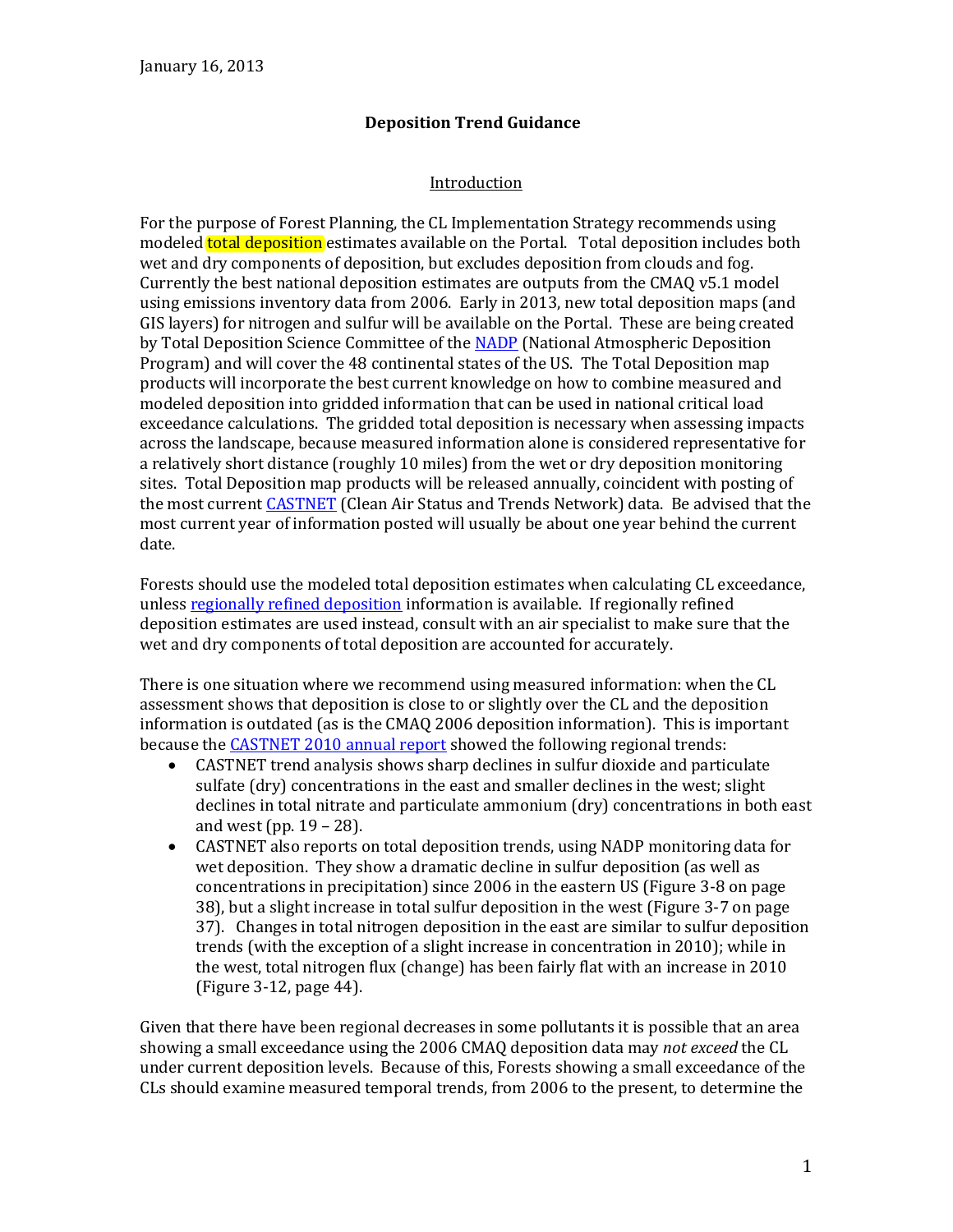likelihood that current deposition has decreased to the point where the CL exceedance is eliminated. Alternately, some areas may have experienced recent increases in deposition related to oil and gas development or other new localized sources of emissions. For these areas it is equally important to examine trends because the current exceedance may be greater than shown in the initial analysis.

The best way to examine temporal trends is to use measured concentrations of sulfur and nitrogen in wet deposition available through the [NADP/NTN](http://nadp.sws.uiuc.edu/NTN) (National Trend Network). Precipitation-weighted concentrations from over 250 monitoring sites have been interpolated across the landscape to develop gridded deposition data that can be used to examine wet deposition trends within the Forest boundary using GIS.

#### Background

Atmospheric deposition is the process by which airborne particles and gases are deposited to the earth's surface. When these pollutants are deposited in rain or snow they are known as wet deposition. Wet deposition from rain and snow is monitored routinely and extensively across the United States and is a factor of the amount of precipitation multiplied by the concentration of pollutants. Deposition associated with clouds and fog (occult deposition) has been measured only at a few high elevation sites within the US. Although it can account for a significant portion of deposition in these areas (up to two times as much as wet plus dry deposition), it has not been incorporated into modeling efforts and we do not have a good way to incorporate this component of deposition into a forest level trend analysis.

Dry deposition occurs during periods without precipitation but it is not as extensively monitored as wet deposition (dry deposition is measured at 82 sites, wet deposition at over 250 sites). Dry deposition is also more difficult to estimate than wet deposition. The estimation of dry deposition rates requires information on the ambient concentrations of pollutants, meteorological data, and information on land use, vegetation, and surface conditions, all of which are site-specific. Because of this site-specificity, it is difficult to spatially extrapolate dry deposition as is often done for wet deposition.

The trend analysis outlined in this document uses only wet deposition information and therefore is of most value in areas where wet deposition is the major component of total deposition. In the arid Southwest, where dry deposition provides a greater portion of atmospheric deposition, using only wet deposition measurements could produce a gross underestimation of total deposition. Therefore, the trend analysis described in this document is not a recommended refinement of the CL analysis for arid areas.

Wet deposition is a function of the concentration of pollutants in the atmosphere and the amount of precipitation that occurs. However, precipitation varies across the landscape and from year to year, affecting deposition trends. Concentration is the more consistent measure for tracking temporal trends in pollution and interpolating data. The elemental concentration measurements for sulfate (calculated as S) and nitrate and ammonium (calculated and added together as N) should be used to track temporal trends in Forest Plan assessment.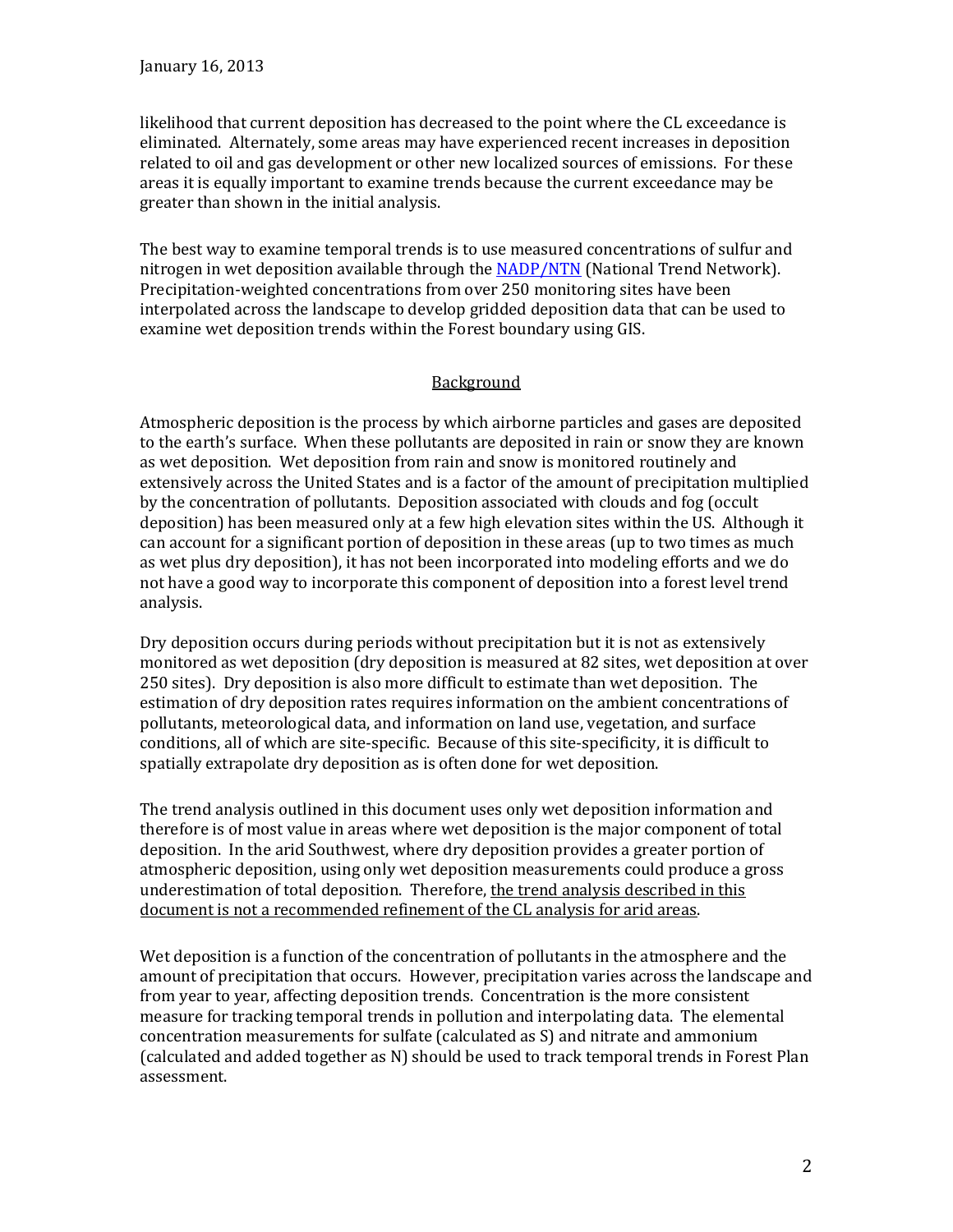Spatially interpolated data maps use measured pollutant concentrations to estimate concentrations in areas without monitoring. Because not all Forests have a nearby National Atmospheric Deposition Program/National Trends Network (NADP/NTN) monitoring site, the spatially interpolated data maps will be used for this trend analysis effort. This guide will focus on accessing and interpreting data provided in these spatially interpolated maps.

## Data Source

Because rain and snow are the primary constituents of wet deposition for many areas, the data from [NADP/NTN](http://nadp.sws.uiuc.edu/NTN) is generally relied on to evaluate wet deposition of pollutants. NTN samplers collect rain and snow, and NADP has documented deposition for many years in a nationwide network of monitoring sites. The network collects data to evaluate spatial and temporal long-term trends in precipitation chemistry. Precipitation samples are collected weekly and sent to a central analytical laboratory for analysis of hydrogen (acidity as pH), sulfate, nitrate, ammonium, chloride, and base cations, including calcium, magnesium, potassium, and sodium. To ensure accurate and precise data records, precipitation samples are collected and analyzed according to strict clean-handling procedures and a rigorous [quality assurance program.](http://nadp.sws.uiuc.edu/lib/qaPlans.aspx) Centralized analysis also increases consistency in the data.

Chemical concentration data summaries from each monitoring site are available in multiple forms (including tabular annual and seasonal precipitation weighted means as well as trend plots). Actual site data can be used when the monitor is located within 10 miles of the Forest. However in most cases the Forests will utilize gridded, spatially interpolated concentrations to calculate average annual wet sulfur and/or nitrogen deposition within the Forest boundary.

# Deposition Trend Analysis Instructions

NADP/NTN data is stored on the NADP web site. Once downloaded, the data analyzed for this effort should be stored in a tabular format, such as a Microsoft Excel spreadsheet. We recommend storing all information relating to the trend analysis (including GIS projects and data sets) in the project folder. The following steps will take you through downloading the interpolated GIS raster files and conducting the trend analysis.

- 1. Obtain gridded, spatially interpolated sulfur (S) and nitrogen (N) concentrations from the NADP/NTN web site for the years 2006 – 2012 (or most recent year available). **Make sure that you are downloading files developed for the Critical Loads of Atmospheric Deposition Science Committee (CLAD) because the concentrations in these files have already been converted from sulfate to sulfur (S), and nitrate or ammonium to nitrogen (N). Download files at <http://nadp.sws.uiuc.edu/ntn/cladmaps.aspx>**
- 2. For exceedance of CLs of acidification, look at the trend in S and N concentrations. Both sulfur and nitrogen can affect acidification so it is appropriate to examine them simultaneously by adding them together (S+N); examining them separately will allow you to identify the trend of each pollutant, if desired. The unit of measure for S+N concentration is equivalents/liter (eq/L). The unit of measure for S or N alone is milligrams/liter (mg/L).